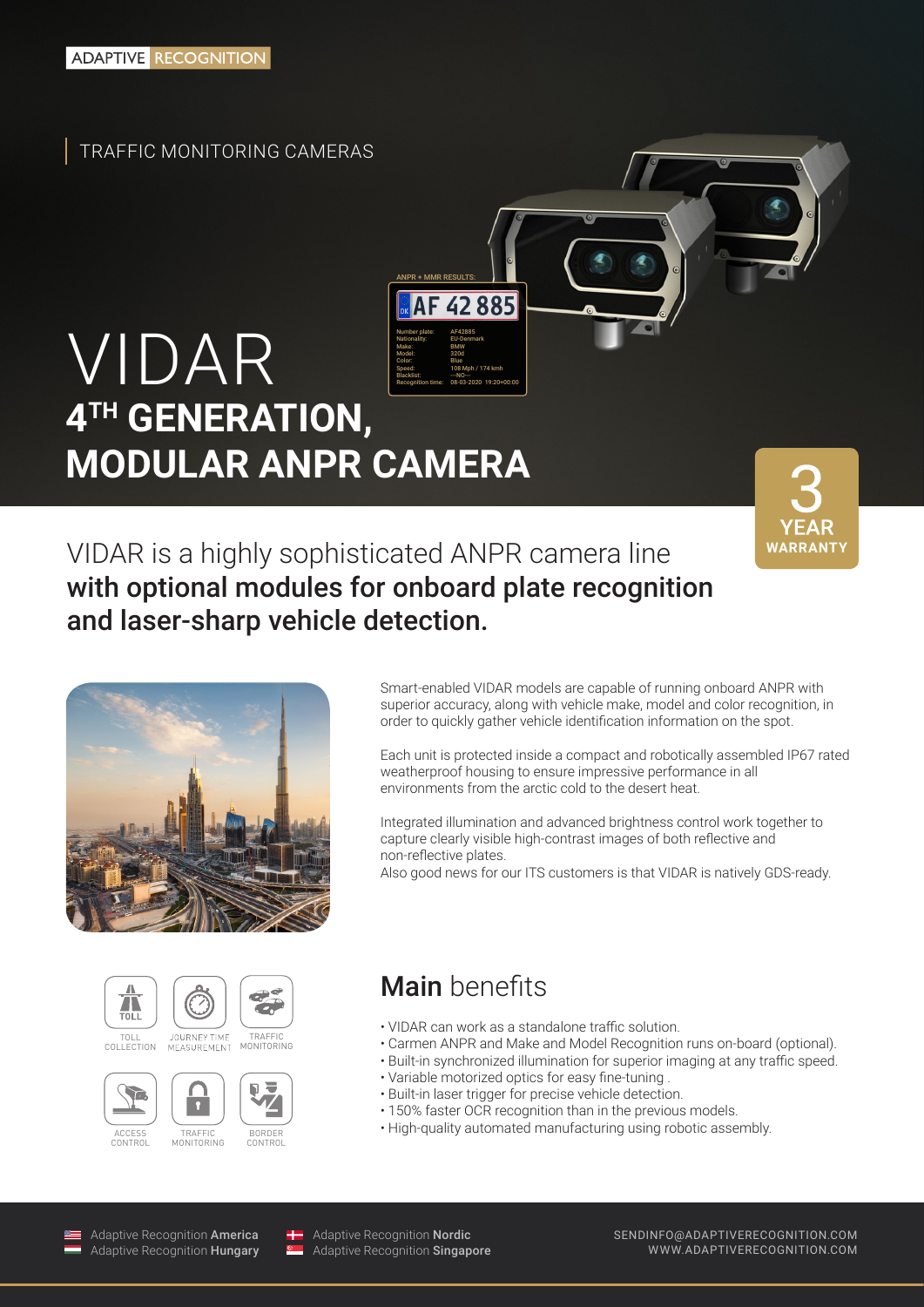# Specifications

• Dual motorized optics • high-performance 4-core ANPR processor • built-in laser trigger • optional MMR + color

• reads reflective/non-reflective plates simultaneously • overview lens • optical speed measurement • direction detection • wealth of features • 2 types of illumination • spectacular night-time performance • natively GDS-ready

|                                             | VIDAR HDx<br>VIDAR HDx LT<br><b>VIDAR SMART HDx</b>                         | VIDAR SMART 2xHDx IT                         | VIDAR SMART 2xFHD IT                              |  |
|---------------------------------------------|-----------------------------------------------------------------------------|----------------------------------------------|---------------------------------------------------|--|
| <b>Imaging</b>                              |                                                                             |                                              |                                                   |  |
| Resolution                                  | 1440 x 1080                                                                 | Sensor 1 & 2:<br>1440x1080                   | Sensor 1 & 2:<br>2048x1536<br>1920x1080           |  |
| Max FPS                                     | 30 FPS                                                                      |                                              | Sensor 1 & 2:30 FPS                               |  |
| Sensor                                      | Color, Global shutter                                                       |                                              | Sensor 1 & 2: Color, Global shutter               |  |
| Day/Night switch                            | Automatic brightness control with predefined traffic environments or manual |                                              |                                                   |  |
| Lens                                        | Motorized zoom and focus, remotely adjustable                               |                                              |                                                   |  |
| Lens mount                                  | Custom mount                                                                |                                              |                                                   |  |
| Angle of View                               | Wide: 54° x 42°<br>Tele: 3,4° x 2,5°                                        |                                              | Optics 1 & 2:<br>Wide: 26° x 20°<br>Tele: 8° x 6° |  |
| Optical Zoom                                | $17\times$                                                                  | Optics 1 & 2: 17x                            | Optics 1 & 2: 3.3x                                |  |
| Variable<br>Focal length<br>$4.8 - 84.6$ mm |                                                                             | Optics 1 & 2:<br>Variable<br>$4.8 - 84.6$ mm | Optics 1 & 2:<br>Variable<br>$15 - 50$ mm         |  |

### ANPR

| ANPR range                                                     | $4 m - 20 m / 13 ft. - 65 ft.$                  | $10 - 20$ m / 33 ft. - 65 ft. |
|----------------------------------------------------------------|-------------------------------------------------|-------------------------------|
| Maximum ANPR range (at optimal conditions)                     | 50 m / 164 ft.                                  | $40 \text{ m}$ / 131 ft.      |
| Maximum ANPR range at "0" LUX :                                | 20 m / 65 ft.                                   |                               |
| Vehicle speed range (at optimal conditions) :                  | $0 \text{ km/h}$ – 300+ km/h / 0 mph – 190+ mph |                               |
| Maximum lane width covered (at standard<br>license plate size) | 6m/20ft                                         | 9m/30ft.                      |

### On-Board Intelligence

| Carmen ANPR onboard    |                                        |  |      |      |                                                                                       |
|------------------------|----------------------------------------|--|------|------|---------------------------------------------------------------------------------------|
| ANPR Cloud compliant : |                                        |  |      |      |                                                                                       |
| GDS & EVTS compliant : |                                        |  |      |      |                                                                                       |
| MMR + Color            | $\sim$                                 |  | Opt. | Opt. | Opt.                                                                                  |
| Video analytics        | Image preselection (vehicle detection) |  |      |      | Image preselection (vehicle detection), vehicle direction, approximate vehicle speed. |
| ADR Recognition        |                                        |  |      |      |                                                                                       |

## Illumination

| Wavelength :            | 850 nm (white and 760 nm are optional)                                                   |  |
|-------------------------|------------------------------------------------------------------------------------------|--|
| Illumination modes      | Synchronized or continuous                                                               |  |
| Illumination beam-angle |                                                                                          |  |
| Variable intensity :    | Adjustable in 100 increments, parity flash (different intensity for odd and even frames) |  |

Technical specifications are subject to change without prior notice. This document does not constitute an offer.





**Adaptive Recognition Nordic**<br> **Adaptive Recognition Singapo** Adaptive Recognition Singapore SENDINFO@ADAPTIVERECOGNITION.COM WWW.ADAPTIVERECOGNITION.COM